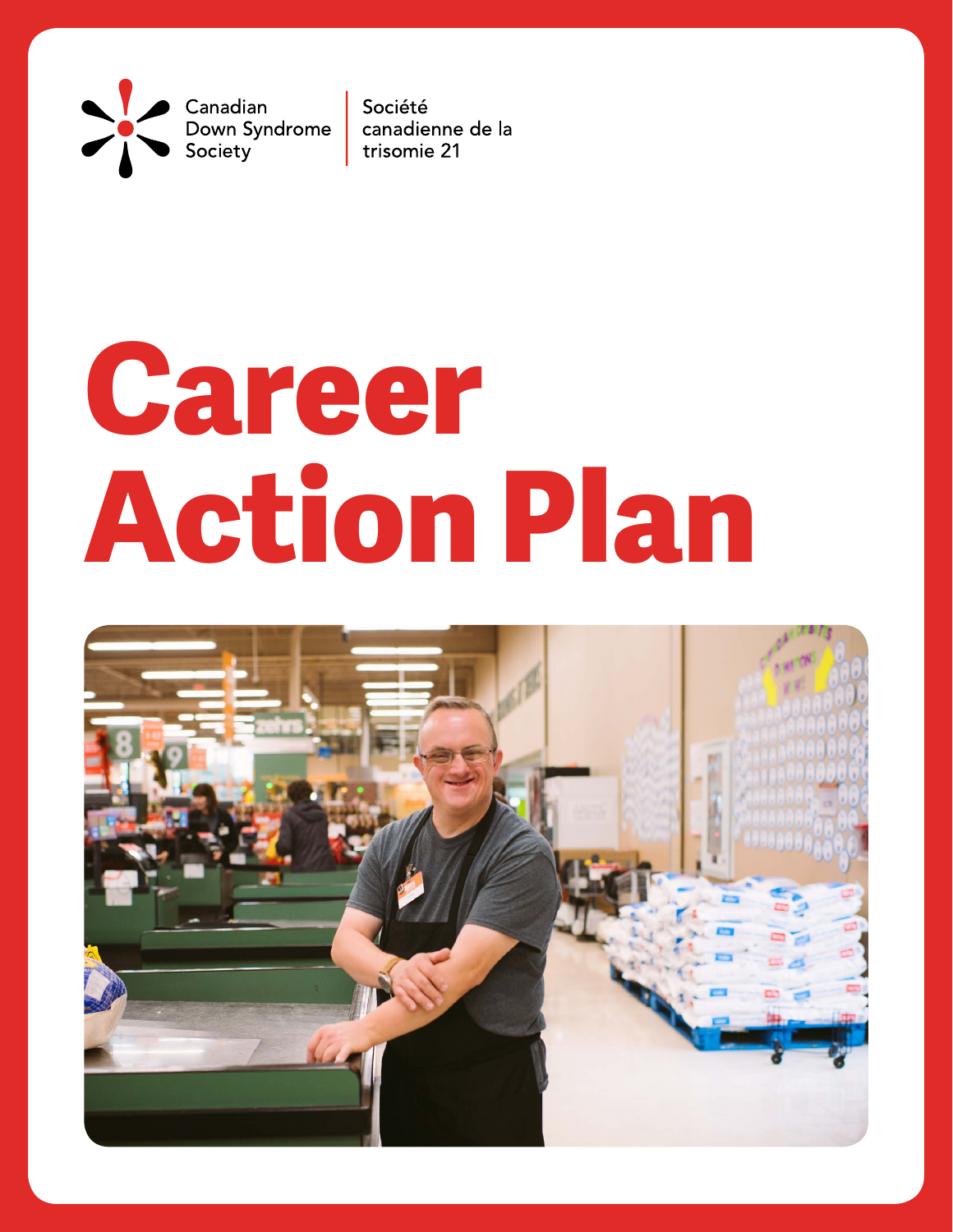

#### **SECTION: 2**

## **Self-Discovery**

Part A: **What is Important to You?** 

**My Personal Values (From Chart A):** 

**My Workplace Values, Likes and Dislikes (From Chart B):**

**My Motivations and What I Need from a Job? (From Chart C):**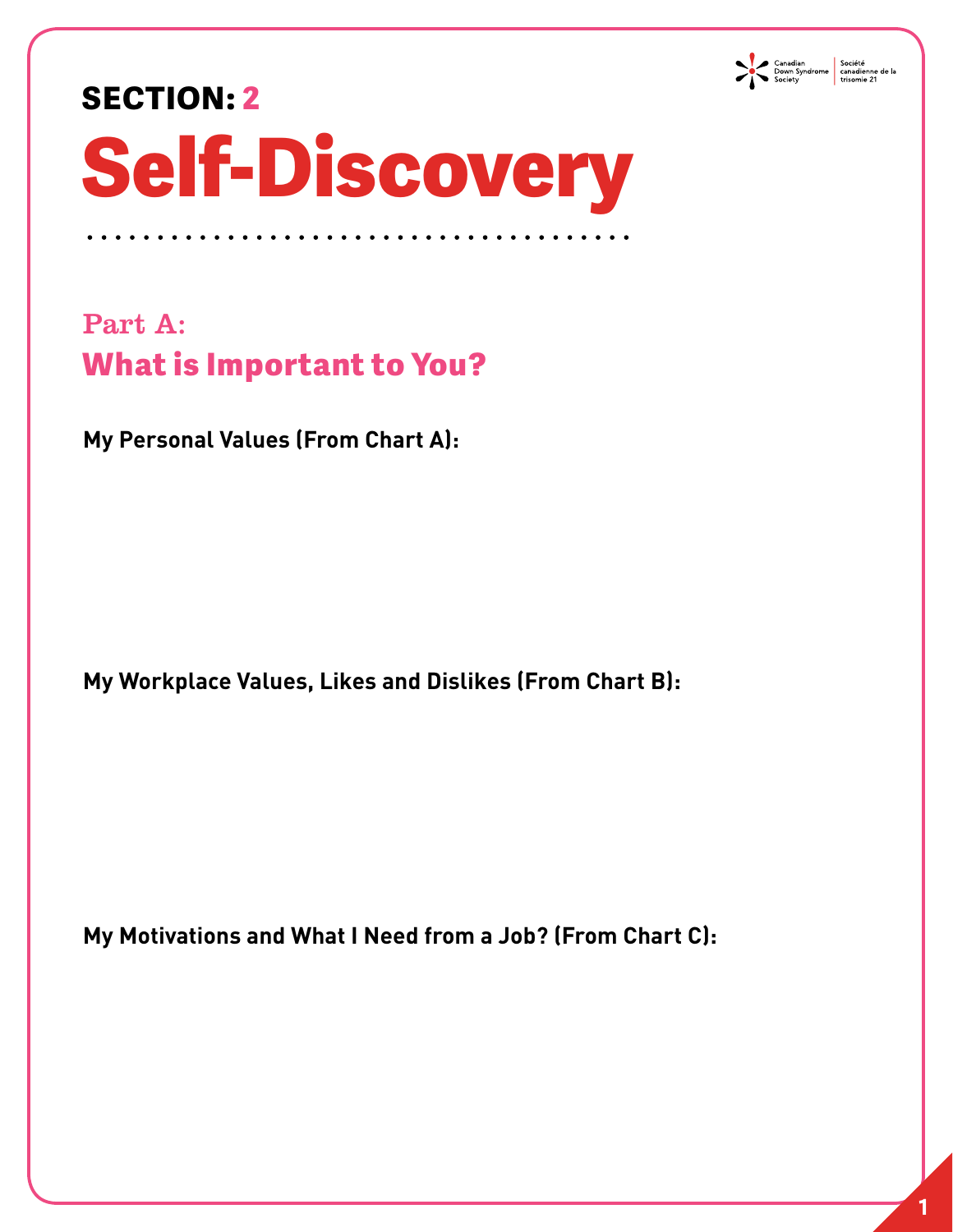

#### Part C: **Your Interests and Employability Skills**

**My Interests:** 

**My Skills/Strengths:**

**My Employability Skills: (See Employability Tracker)**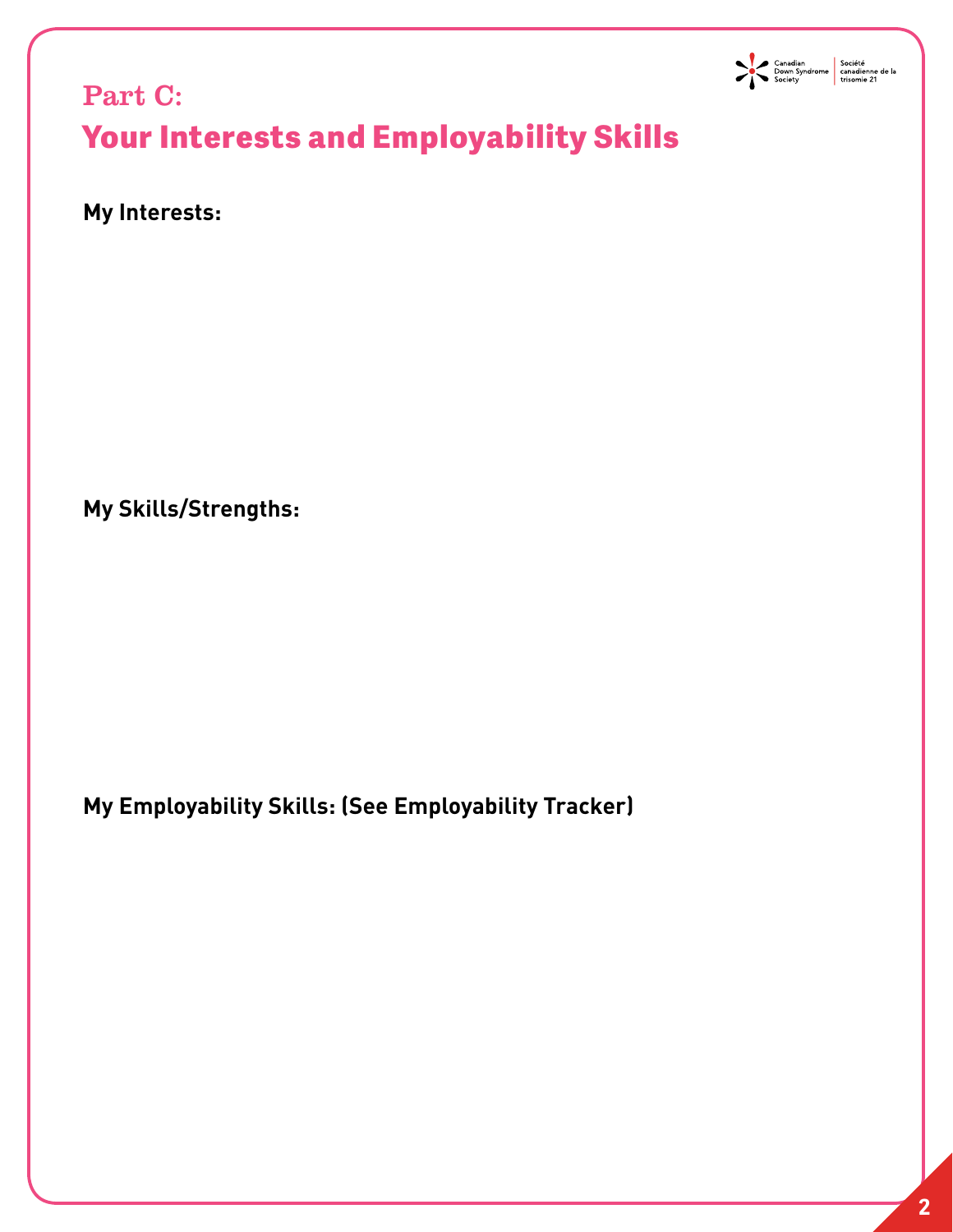

#### Part B: **Learning New Skills**

**My Learning Style (from Chart D):**

**Jobs / Environments I Want To Avoid:**

**Needs/Accommodations: (What will I need to do a good job? Schedule, coaching, checklists, etc.)**

**Support Network: (Family, friends and professionals who can help me reach my career goals)**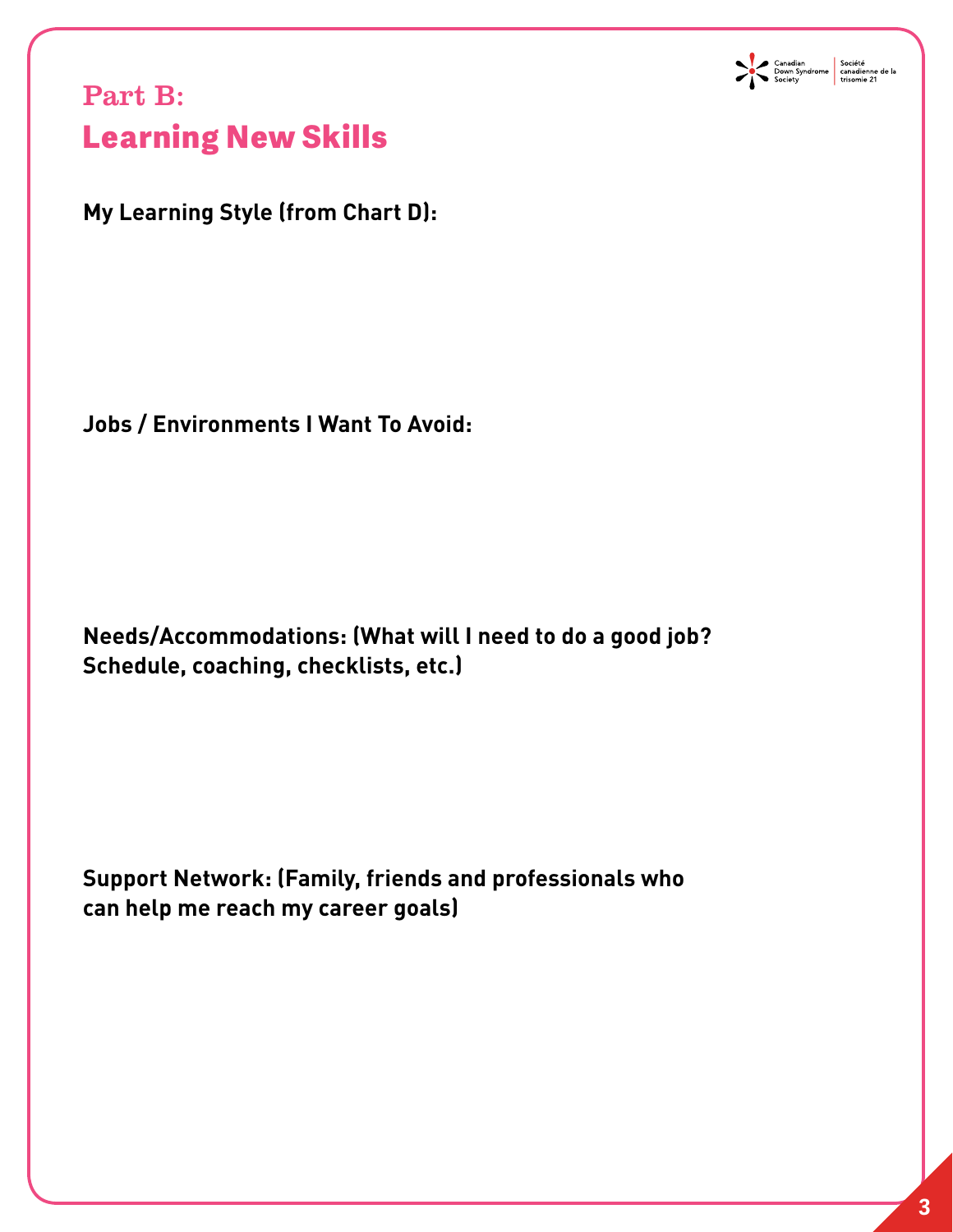#### **SECTION: 3**



### **Career Exploration**

**Career Exploration Activities: (How I've verified my job choices - job shadows, information tours, watching career videos, researching online)?** 

**Local Labour Market Considerations: (What jobs are available in my community?)** 

**My Top Job Targets:** 

**Training / Development Needed to Qualify for My Job Targets: (Skills, experience, education).**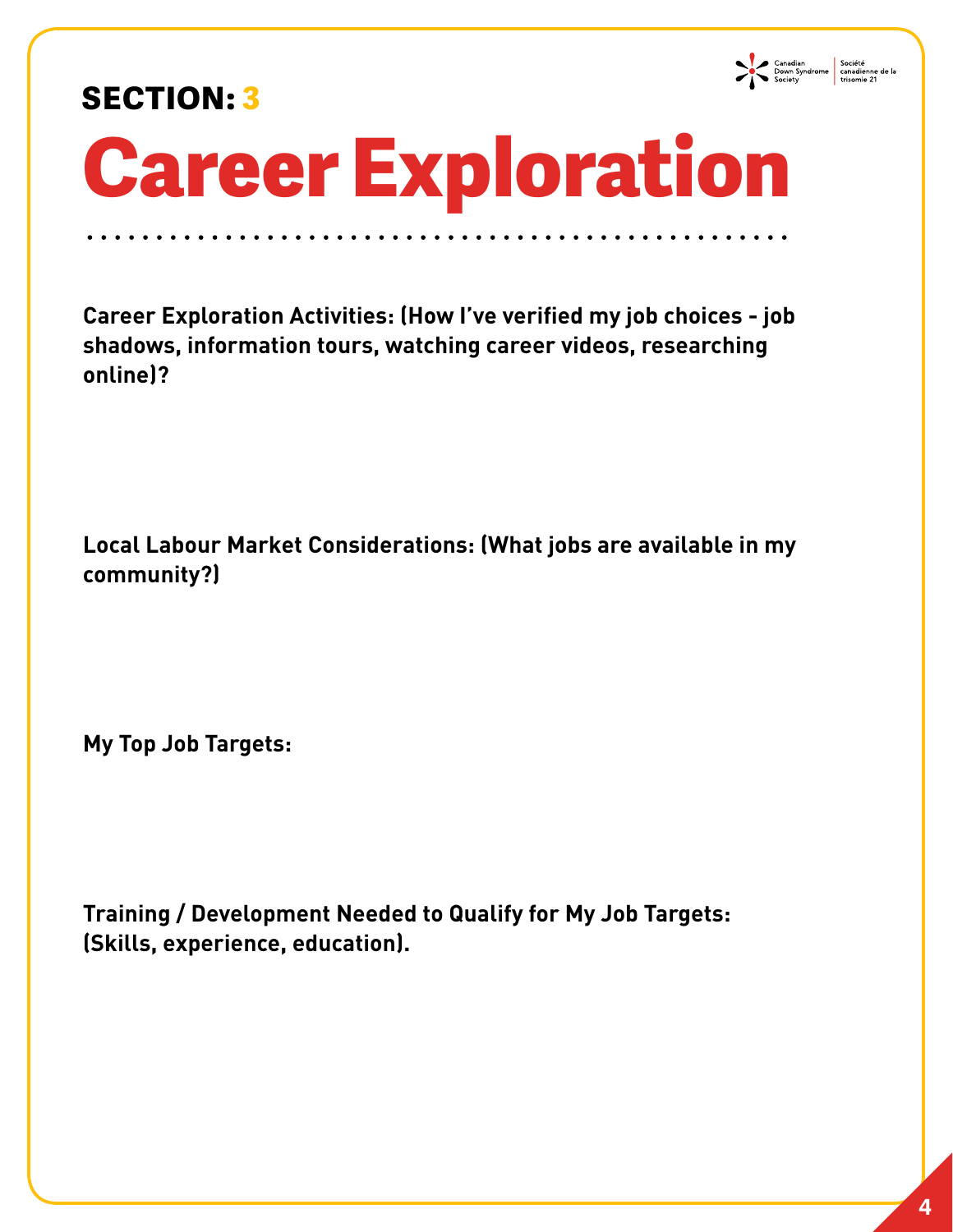

#### **Job Specifics**

**Full-time / Part-time?** 

**Availability – hours and days of the week – (Are there any current important activities or commitments that you don't want to give up for employment?)** 

**Location –** 

**Transportation – how will you get to and from your job?** 

**Work Environment – do you have any sensory or health concerns that affect your job choices?**